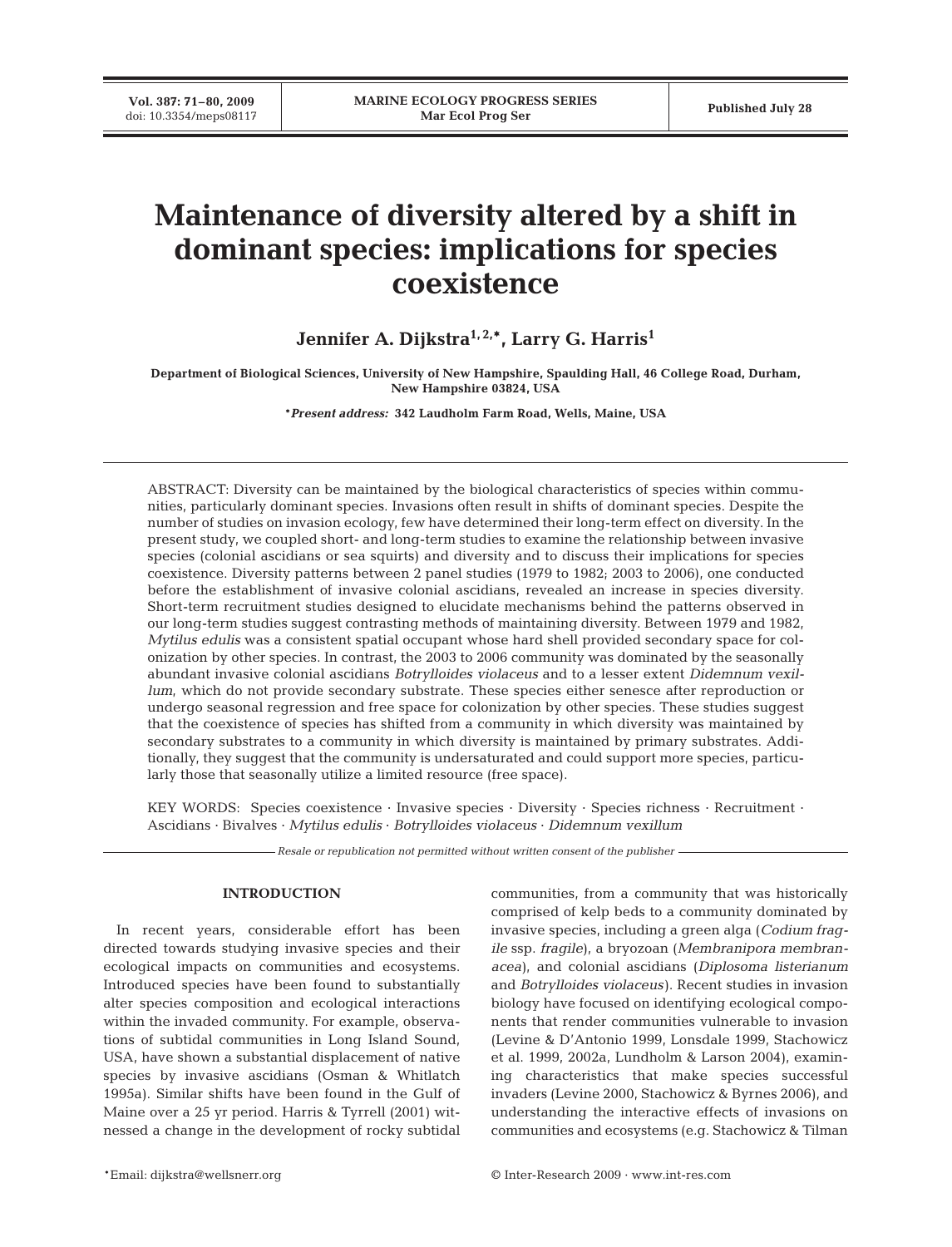2005, Sala & Knowlton 2006, Stachowicz et al. 2007). Despite this continuing research, the mechanisms underlying the impacts of invasions on biological diversity and species coexistence are still not well understood (Stachowicz et al. 2007).

The maintenance of species diversity is commonly thought of as coexistence of species that use similar resources (Simberloff & Dayan 1991, Chesson 2000). As an example, assemblages of sessile invertebrates of fouling and cryptic communities feed on suspended material in the water column and require space for attachment. Diversity in highly competitive ecosystems can often be increased by the life-history characteristics or elimination of marine organisms (Dayton 1971, Sutherland & Karlson 1977, Connell 1978, Sousa 1984). Many marine species are seasonally dominant or have finite life-cycles that allow other species to become established in communities during their absences (Yund et al. 1997, Stachowicz & Byrnes 2006, Dijkstra et al. 2007a). During periods when competitively dominant species are absent, more resources (e.g. primary space) are available to other species (e.g. Sebens 1982). An alternative mechanism for increasing diversity in marine benthic communities is by providing a 3-dimensional surface that offers substrate for settlement of species (e.g. Jackson 1977, Osman & Whitlatch 1995b, Barnes 2001, Reiss et al. 2003). However, not all established adults increase diversity; in fact, some may reduce diversity by preventing other organisms from settling on their surfaces (Buss 1979, Bryan et al. 2003, Joullie et al. 2003). Thus, displacement of one dominant species by another species can affect diversity and the mechanism(s) of its maintenance, depending on their use versus the creation of available space.

The purpose of the present study was to examine the influence of invasive ascidians on the mechanisms that maintain diversity and their implications for species coexistence in a marine epifaunal community in the southwestern Gulf of Maine, New Hampshire, USA. We compared 2 long-term studies conducted at the same location — the first conducted before the ascidians arrived and the second conducted post-invasion. Shortterm recruitment experiments were then designed to examine the influence of the dominant organisms in each community (pre-invasion and post-invasion) on species diversity. Results of these short-term experiments were compared with our long-term studies. Our pre-invasion dataset is an essential and unique component of our study, as most studies are only able to evaluate the impact of exotics after they have become established. Coupling short-term studies with pre- and post-invasion long-term datasets is critical to understand the mechanisms that underlay the relationship between invasions and community structure.

## **MATERIALS AND METHODS**

**Long-term experiments.** Long-term comparisons of species diversity were quantified using 2 panel studies, conducted beneath a cement pier in Newcastle, New Hampshire, USA, at the University of New Hampshire's Coastal Marine Laboratory. The first study was initiated in 1979 with the goal of comparing succession between horizontal and vertical substrates (Harris & Irons 1982). Here, 8 horizontal and 8 vertical, predatorinaccessible  $0.1 \text{ m}^2$  Plexiglas panels were deployed in July 1979 ~5 m below mean low water under the pier at the Coast Guard Station, Newcastle. This pier extends ~0.5 km into the channel of Portsmouth Harbor. The benthic substrate at this site was composed of fine sand/mud mixed with boulders. From 1979 to 1982, the fouling community on the pier was dominated by sponges, mussels, anemones, and large barnacles (Harris & Irons 1982). Soft corals, ascidians, bryozoans, and hydroids were less common and were interspersed throughout this assemblage. Panel arrays were suspended away from pilings to minimize predator access, though fish were not excluded. Any crabs or sea stars that were observed on the arrays were removed during monthly monitoring and photography. Identification and enumeration of individuals were conducted using the original photographic slides.

The second panel study was initiated in 2003 with the intention of determining any shifts in species composition and diversity and of assessing whether the maintenance of diversity had changed since the 1979 to 1982 study. The 2003 to 2006 study replicated the experimental design of the first study exactly, and panels were photographed monthly. Since the completion of the 1979 to 1982 study, 6 new species have become established in Portsmouth Harbor. These include the encrusting bryozoan *Membranipora membranacea*, the solitary ascidians *Ascidiella aspersa* and *Styela clava*, and the colonial ascidians *Didemnum vexillum*, *Botrylloides violaceus*, and *Diplosoma listerianum*. By 2004, all 3 colonial ascidians and *M. membranacea* occupied panels at our study site in Newcastle and were also found within the fouling communities occupying the beams supporting the pier. The 2 solitary ascidians had not yet been observed at this site, but do occur within the Portsmouth Harbor Region.

Slides and photographs of horizontal panels (facing the substrate only;  $n = 8$ ) and vertical panels (1 side only;  $n = 8$ ) taken approximately monthly from 1979 to 1982 and 2003 to 2006 (~1200 images) were digitized and downloaded into Adobe Photoshop 7.0. A few months from the 1979 to 1982 dataset are missing. Therefore, we excluded similar months from the 2003 to 2006 dataset for statistical analysis. For instance, if November 1980 were missing, then the equivalent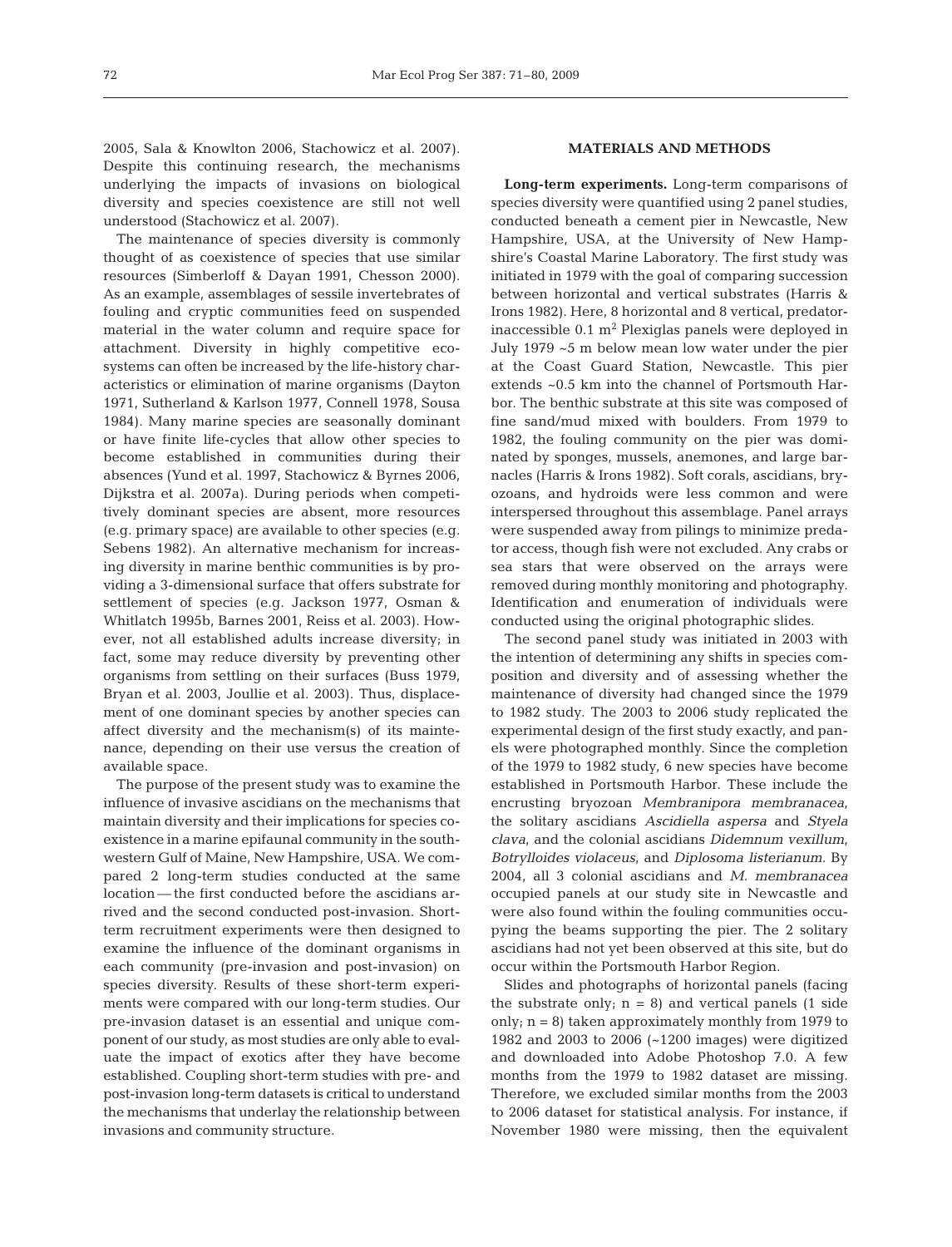month (November 2004) of the 2003 to 2006 dataset would be excluded from the analysis. Data presented here are from July (1979 and 2003, respectively) to April (1982 and 2006, respectively). All individuals were counted and identified to species. The only exceptions to this occurred due to the difficulties of enumerating stolonating organisms and in differentiating epibionts from their basal individuals. Thus, abundances of hydroids were analyzed as percent cover, and *Molgula* sp./*Obelia* sp. were recorded as a species complex because *Obelia* sp. was a common secondary space occupant of the solitary tunicate *Molgula* sp. In addition to counting individuals, we recorded percent cover of the dominant structural members of each community (1979 to 1982, *Mytilus edulis*; 2003 to 2006, *Botrylloides violaceus*). Average monthly abundance data of individuals from horizontal and vertical panels were pooled for statistical analysis and ordination plots. Abundances from vertical and horizontal panels were pooled, as we wanted to compare total differences in community structure and composition. These data were used for statistical analysis and non-metric multidimensional scaling plot (nMDS) ordination. Comparison of community structure and composition between horizontal and vertical panels in 1979 to 1982 and 2003 to 2006 will be discussed elsewhere. A Kruskal-Wallis test on combined average monthly abundances of vertical and horizontal panels was used to detect differences in abundance (number of individuals; exception was hydroids) within a species between the 2 communities (1979 to 1982 and 2003 to 2006). A 1-way ANOVA was used to determine differences in average number of species and abundances of individuals found on panels per month. To determine whether the changes in species richness and abundance between the 1979 to 1982 and 2003 to 2006 communities were the result of the inclusion of the invasive species themselves (rather than their effects on the community), we performed calculations with and without invasive species.

To examine divergence in faunal composition between the 2 studies, a Bray-Curtis similarity matrix was constructed using abundances that were square-root transformed (Clarke & Warwick 2001). A nMDS plot and a 1-way analysis of similarities (ANOSIM) were calculated to examine differences in faunal composition between the 2 studies. The nMDS is a method that preserves species-specific formation and is sensitive in detecting changes in assemblage patterns (Clarke & Ainsworth 1993). ANOSIM is a non-parametric permutation test that applies the same (rank) similarity matrix used for nMDS ordination (after Clarke &Warwick 2001).

Discriminator species were calculated between 1979 to 1982 and 2003 to 2006 using the SIMPER statistic (SIMilarities PERcentages). A discriminator species has a relatively high and even distribution in most areas of one assemblage, but is rare or absent in areas of another assemblage. Discriminator species were calculated by first computing the average dissimilarity in species composition between 1979 to 1982 and 2003 to 2006 (Clarke & Ainsworth 1993). The overall average dissimilarity was then broken down into separate contributions from each species and the consistency (i.e. monthly) with which each species contributed to the overall dissimilarity. Thus, a good discriminator species not only contributes importantly to the overall dissimilarity, but does so consistently (Clarke & Warwick 2001). Community analyses and graphs were generated using Primer 6.0 (Primer-E).

**Short-term experiments.** To determine the mechanisms driving diversity patterns in communities dominated by bivalves (1979 to 1982) and colonial ascidians (2003 to 2006), we conducted an experiment using 4 types of structural treatments: 2 types of biogenic structure (bivalves and colonial ascidians) and 2 controls (glue and no glue) and 3 sites. A total of 36, Plexiglas panels of 100  $\text{cm}^2$  (n = 3 for each treatment per site and  $n = 3$  for each control per site) were deployed in July and August 2004 and July 2005.

Trials were carried out using 2 treatments with 50% cover of either bivalves (*Mytilus edulis* and *Anomia simplex*) or colonial ascidians (*Botrylloides violaceus*, *Didemnum vexillum*, and *Botryllus schlosseri)* and 2 controls (panels with glue and no glue). Each trial was performed at a separate site and was done to test the repeatability of the experiment. Species were collected from floating docks and glued to panels with Superhold Plastic Surgery glue. For glue controls, 50% of the surface was randomly covered in glue. Panels were suspended from floating docks and hung horizontally, ~0.5 m below the surface with experimental surfaces facing downward. Panels were left in the field for 2 wk, at which time they were collected and brought to the laboratory for analysis.

All individuals that settled upon adult individuals and free space on the panels were counted and identified to species (Pollock 1998, Bullard & Whitlatch 2004). A randomized complete-block 1-way ANOVA, with treatment levels as the independent factor, site as the block term, and recruitment (species and individuals) as the dependent variable, was used to test for differences in community structure on secondary space (bivalves and colonial ascidians) and primary space (free space on panels with adult individuals) (Table 1). Tukey-Kramer analysis set to 0.05 significance level was used to detect differences in settlement of species and individuals across structural treatment levels. All statistical analyses were generated using JMP software© (JMP 7, SAS Institute). To reduce heteroscedasticity, recruitment data were square-root transformed before analysis (Zar 1999).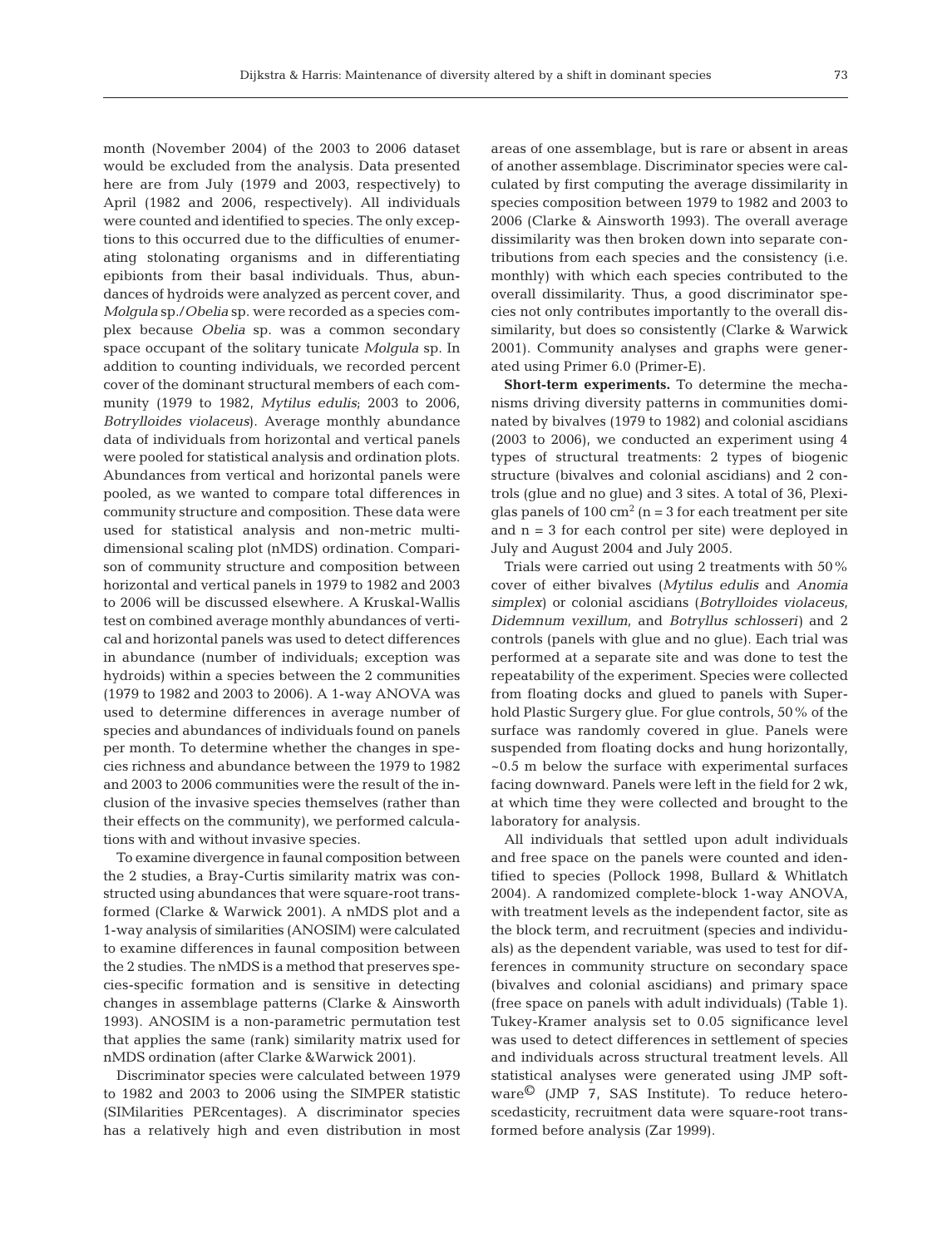## **RESULTS**

# **Comparison between 1979 to 1982 (pre-invasion) and 2003 to 2006 (post-invasion) studies**

Three invasive species not present in the 1979 to 1982 community became key members of the 2003 to 2006 community (Table 2). They include the colonial ascidians *Botrylloides violaceus* and *Didemnum vexillum* and the encrusting bryozoan *Membranipora membranacea*. *M. membranacea* is a pioneer species and exhibited its greatest abundance during the first 3 mo of community development (July to September; J. A. Dijkstra unpubl. data).

Differences in abundances of taxa were determined between 1979 to 1982 and 2003 to 2006 (Table 2). While differences in abundances of certain taxa were found between 1979 to 1982 and 2003 to 2006, we did not observe taxonomic losses or the addition of resident species that had not been present on the 1979 to 1982 panels. Faunal composition between 1979 to 1982 and 2003 to 2006 was significantly different, with apparent shifts in species composition and dominance of species (Fig. 1; ANOSIM:  $R = 0.310$ ,  $p < 0.001$ ; Table 2). According to a 1-way SIMPER analysis, the invasive colonial ascidians *Botrylloides violaceus* and *Didemnum vexillum*, the mussel *Mytilus edulis*, and the sponges *Haliclona loosanofi* and *Halichondria panicea* were the most important and consistent determinants of community dissimilarity between the 1979 to 1982 and 2003 to 2006 communities (Table 3). *B. violaceus* and, to a lesser extent, *D. vexillum* characterized the 2003 to 2006 community and have displaced the historically prevalent blue mussel *M. edulis* (Table 4). Abundances of *M. edulis* have significantly declined since the 1979 to 1982 study (p *<* 0.001; Fig. 2A). However, between 1979 and 1982 it was a dominant and persistent spatial occupant (Fig. 2A). Unlike *M. edulis*, overall abundances of colonial ascidians have significantly

Table 1. Randomized complete-block 1-way ANOVA, with structural treatment as the independent variable and site as the block term. Species richness and abundance were the response variables

|                                                    | df                          | Sum of<br>squares   | F-ratio | Prob > F                       |
|----------------------------------------------------|-----------------------------|---------------------|---------|--------------------------------|
| <b>Species richness</b><br>Structural treatments   | 5                           | 14.682986           | 38.2087 | < 0.0001                       |
| <b>Block</b>                                       | $\mathcal{D}_{\mathcal{L}}$ | 0.159723            | 1.0391  | 0.3619                         |
| Error                                              | 46                          | 3.535414            |         |                                |
| Abundance<br>Structural treatments<br><b>Block</b> | 5<br>2                      | 857.0559<br>10.1778 | 1.0336  | $34.8144 \le 0.0001$<br>0.3638 |
| Error                                              | 46                          | 226.4841            |         |                                |

Table 2. Results of a Kruskal-Wallis test used to detect temporal change in species abundances between 1979 to 1982 and 2003 to 2006 ( $n = 100$ ). \*\*\* significant difference at the 0.01 level in species abundances between the 1979 to 1982 and 2003 to 2006 communities; \*\*significant differences at the 0.05 level; ns: not significant. *Mogula* sp./*Obelia* sp. recorded as complex

| Species                  | Significance  | Temporal<br>$(1979 - 1982;$<br>2003–2006)<br>changes in<br>abundance |
|--------------------------|---------------|----------------------------------------------------------------------|
| Porifera                 |               |                                                                      |
| Haliclona loosanofi      | * * *         | Decrease                                                             |
| Halichondria panicea     | * * *         | Decrease                                                             |
| Leucosolenia sp.         | ns            |                                                                      |
| Halisarca sp.            | ***           | Decrease                                                             |
| Yellow encrusting sponge |               | Increase                                                             |
| Cnidaria                 |               |                                                                      |
| Ectopleura larynx        | ns            |                                                                      |
| <i>Obelia</i> spp.       | $\ast$ $\ast$ | Increase                                                             |
| Metridium senelis        | ***           | Increase                                                             |
| Ectopleura indivisa      | $**$          | Decrease                                                             |
| Hydractinia              | ns            |                                                                      |
| Mollusca                 |               |                                                                      |
| Anomia simplex           | ns            |                                                                      |
| <i>Mytilus edulis</i>    | ***           | Decrease                                                             |
| Hiatella arctica         | ns            |                                                                      |
| Gastropoda               |               |                                                                      |
| Crepidula spp.           | ns            |                                                                      |
| <b>Bryozoa</b>           |               |                                                                      |
| Membranipora membranacea |               | Not present in<br>the 1979–1982<br>community                         |
| Bugula simplex           | * * *         | Increase                                                             |
| Bugula turrita           |               | Increase                                                             |
| Schizoperella unicornis  | * * *         | Increase                                                             |
| Electra pilosa           | ns            |                                                                      |
| Cryptosula pallasina     | ns            |                                                                      |
| Bowerbankia              | ns            |                                                                      |
| Hypothoa hyalina         | ns            |                                                                      |
| Encrusting bryozoans     | ns            |                                                                      |
| Tunicata                 |               |                                                                      |
| Botrylloides violaceus   |               | Not present in<br>the 1979-1982<br>community                         |
| Diplosoma listerianum    |               | Not present in<br>the 1979-1982<br>community                         |
| Botryllus schlosseri     | * * *         | Decrease                                                             |
| Didemnum vexillum        |               | Not present in                                                       |
|                          |               | the 1979–1982<br>community                                           |
| Ciona intestinalis       |               | Decrease                                                             |
| <i>Molgula</i> spp.      |               | Decrease                                                             |
| Aplidium constellatum    | ns            |                                                                      |
| Didemnum albidum         | ns            |                                                                      |
| Molgula sp./Obelia sp.   | ***           | <b>Increase</b>                                                      |
| <b>Crustacea</b>         |               |                                                                      |
| <i>Balanus</i> spp.      | ***           | Decrease                                                             |
| Amphipod tubes           | * *           | Increase                                                             |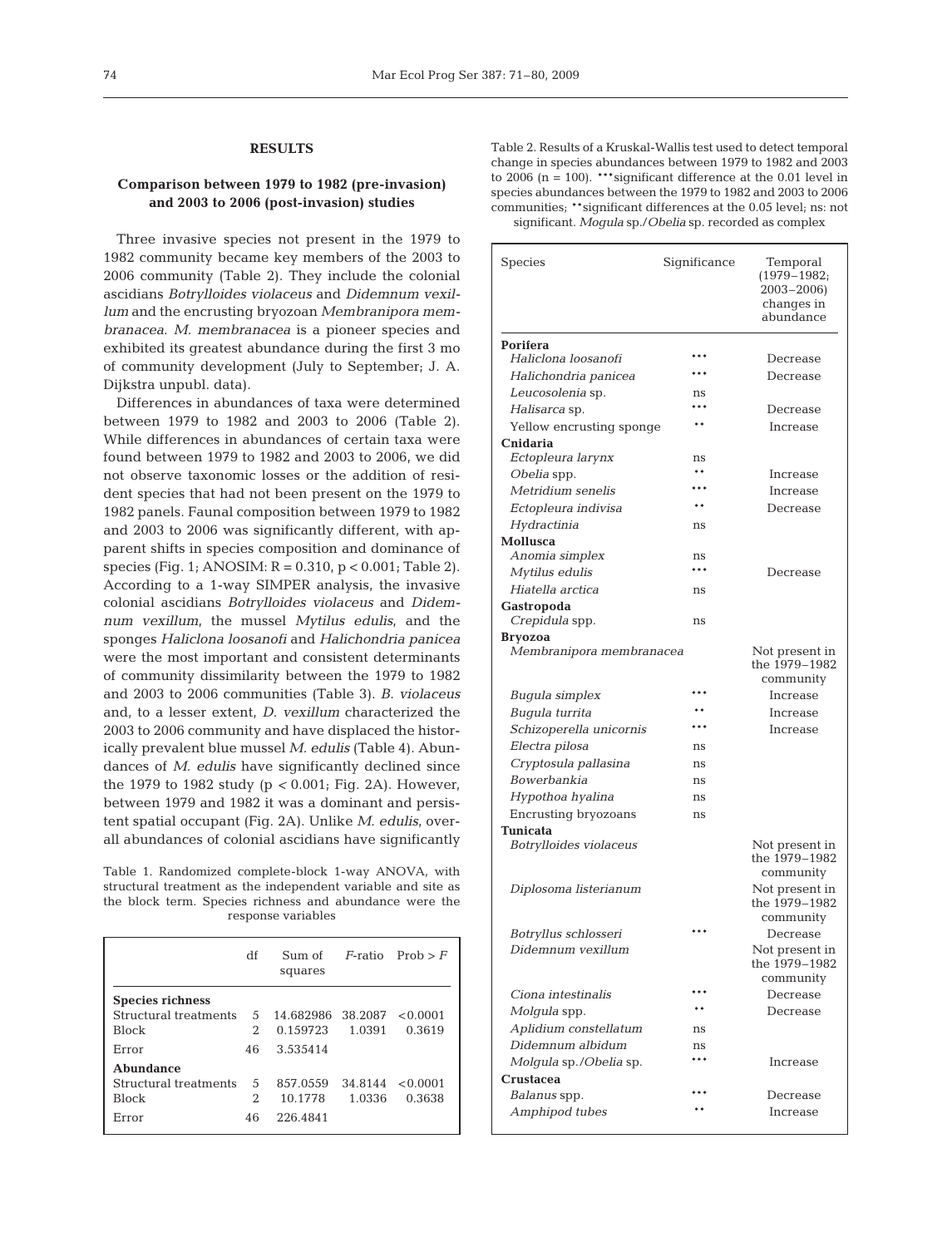

Fig. 1. Three-dimensional non-metric multidimensional scaling plot representing species assemblages between 1979 to 1982 ( $\bullet$ ) and 2003 to 2006 ( $\Delta$ ); stress 0.12. Each point represents monthly averages of abundance for both vertical and horizontal panels ( $n = 100$ ). Significant differences in species composition were detected between 1979 to 1982 and 2003 to 2006 (ANOSIM: R = 0.310, p < 0.001)

increased (Table 2, Fig. 2B). Additionally, the invasive colonial ascidians *B. violaceus* and *D. vexillum* were seasonally dominant members of the 2003 to 2006 community (Fig. 2B). Highest spatial coverage of *B. violaceus* occurred in summer (June through August 2004 and July through September 2005) and of *D. vexillum* occurred in fall and winter (October through January 2004/2005 and November through February 2005/ 2006).

Table 4. SIMPER (similarity percentage) results showing which species made the greatest contribution to the similarity within communities. *Mogula* sp./*Obelia* sp. recorded as complex

| <b>Species</b>          | Avq.<br>abund. | Avg. Similarity/<br>sim.<br><b>SD</b> |      | Percent<br>contrib. |
|-------------------------|----------------|---------------------------------------|------|---------------------|
| 1982 to 1979            |                |                                       |      |                     |
| Mytilus edulis          | 2.69           | 7.67                                  | 0.97 | 13.5                |
| Anomia simplex          | 1.95           | 6.57                                  | 3.1  | 11.57               |
| Molqula sp.             | 1.96           | 6.29                                  | 1.74 | 11.08               |
| Mogula sp./Obelia sp.   | 1.88           | 4.84                                  | 0.92 | 8.52                |
| Botryllus schlosseri    | 1.33           | 4.78                                  | 2.28 | 8.42                |
| Balanus spp.            | 1.94           | 4.08                                  | 0.82 | 7.18                |
| Haliclona loosanofi     | 1.13           | 3.53                                  | 1.27 | 6.22                |
| Leucosolenia sp.        | 1.02           | 3.38                                  | 1.68 | 5.94                |
| Ciona intestinalis      | 0.99           | 2.98                                  | 1.48 | 5.25                |
| Halichondria panicea    | 0.86           | 2.08                                  | 0.95 | 3.66                |
| 2003 to 2006            |                |                                       |      |                     |
| Botrylloides violaceus  | 2.04           | 7.76                                  | 4.37 | 13.75               |
| Mogula sp./Obelia sp.   | 2.96           | 6.84                                  | 0.89 | 12.12               |
| Mytilus edulis          | 1.99           | 6.1                                   | 1.73 | 10.8                |
| Anomia simplex          | 1.69           | 4.25                                  | 1.29 | 7.54                |
| Molqula sp.             | 1.56           | 3.58                                  | 0.98 | 6.34                |
| Botryllus schlosseri    | 1.05           | 3.36                                  | 1.65 | 5.95                |
| Balanus spp.            | 1.5            | 3.09                                  | 0.92 | 5.48                |
| Haliclona loosanofi     | 0.77           | 2.29                                  | 1.19 | 4.05                |
| Didemnum vexillum       | 0.84           | 2.12                                  | 0.94 | 3.76                |
| Schizoperella unicornis | 0.7            | 1.81                                  | 1.04 | 3.21                |
| Bugula simplex          | 0.84           | 1.79                                  | 0.72 | 3.17                |
| Leucosolenia sp.        | 0.72           | 1.76                                  | 0.97 | 3.12                |
| Halichondria panicea    | 0.73           | 1.7                                   | 0.94 | 3.02                |

Species richness significantly increased between the first (1979 to 1982) and the second study (2003 to 2006; Fig. 3;  $p < 0.01$ , though the total number of individuals was similar (Fig. 3A,B included monthly averages for introduced species, while Fig. 3C,D excluded monthly averages for introduced species). Further examination of species richness and abundance as a function of succession within each of the 2 communities revealed species richness was consis-

tently higher between 2003 and 2006 than between 1979 and 1982 (Fig.  $4$ ; Fig. 4A,B include monthly averages of species and abundances, while Fig. 4C,D exclude monthly averages of species and abundances). During the course of the experiments, species richness declined between 1979 and 1982, but no clear trend was observed between 2003 and 2006 (Fig. 4A). Abundance in terms of species numbers showed a bell-shaped distribution between 1979 and 1982: low in Year 1, increasing in Years 2 and 3, and decreasing in Year 4 (Fig. 4B,D). In contrast, abundance increased steadily from 2003 to 2006.

Table 3. SIMPER (similarity percentage) results showing which species made the greatest contribution to the dissimilarity between 1979 to 1982 and 2003 to 2006 communities

| <b>Species</b>          | Average abundance<br>(no. of ind. per panel) |      | Dissimilarity/<br><b>SD</b> | Percent<br>contribution |
|-------------------------|----------------------------------------------|------|-----------------------------|-------------------------|
|                         | 1979-1982 2003-2006                          |      |                             |                         |
| Botrylloides violaceus  | 0.00                                         | 2.04 | 4.47                        | 8.62                    |
| Mytilus edulis          | 2.69                                         | 1.99 | 1.63                        | 7.9                     |
| Ciona intestinallis     | 0.99                                         | 0.47 | 1.43                        | 3.23                    |
| Didemnum vexillum       | 0.00                                         | 0.84 | 1.37                        | 3.53                    |
| Schizoperella unicornis | 0.27                                         | 0.7  | 1.36                        | 2.64                    |
| Haliclona loosanofi     | 1.13                                         | 0.77 | 1.31                        | 2.89                    |
| Halichondria panicea    | 0.86                                         | 0.73 | 1.31                        | 2.78                    |
| Metridium senelis       | 0.38                                         | 0.59 | 1.24                        | 2.4                     |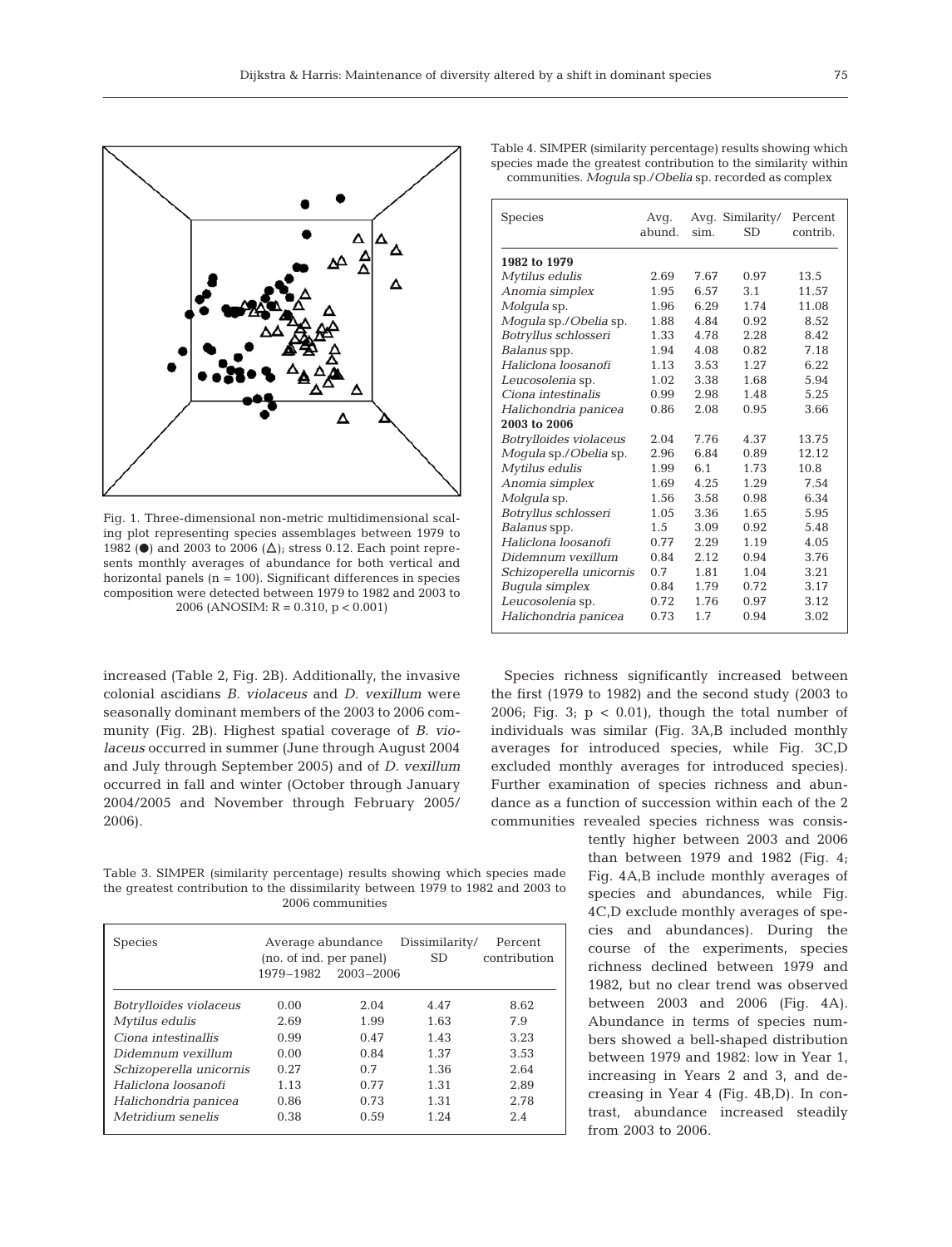

Fig. 2. (A) Percent cover (±SE) of the blue mussel *Mytilus edulis* between 1979 to 1982 and 2003 to 2006. Presence of *M. edulis* has significantly declined since 1982 (p < 0.001). Between 1979 and 1982, *M. edulis* dominated the panels for ~21 mo beginning in April 1980. (B) Annual percent cover (±SE) of the recent invaders *Botrylloides violaceus* and *Didemnum vexillum*



Fig. 3. Univariate measurements of species composition. Average monthly patterns of: (A,C) species richness and (B,D) abundance. (A,B) include invasive species; (C,D) do not. A 1-way ANOVA revealed a significant increase (\*) in species richness in the post-invasion community (A: 1 df,  $F = 13.656$ ,  $p < 0.001$ ; C: 1 df, *F* = 5.801, p < 0.018. (A) includes invasive species in the calculations (mean =  $17$ , SE = 0.62), while (C) (mean =  $15$ , SE = 0.52) does not. Abundances of individuals were similar between the pre- and post-invasion studies when including invasive species (B: 1 df, *F* = 0.024, p < 0.878; mean = 566, SE = 66.98) in calculations and excluding invasive species (D: 1 df,  $F = 0.006$ ,  $p < 0.938$ ; mean = 551, SE = 100). Error bars were calculated using standard error



Fig. 4. Annual patterns of: (A, C) species richness and (B, D) abundance as a function of time since initial development between 1979 and 1982 (black line) and 2003 to 2006 (gray line). Annual average monthly abundances in (A) and (B) include abundances of invasive species, while (C) and (D) do not. Error bars were calculated using standard error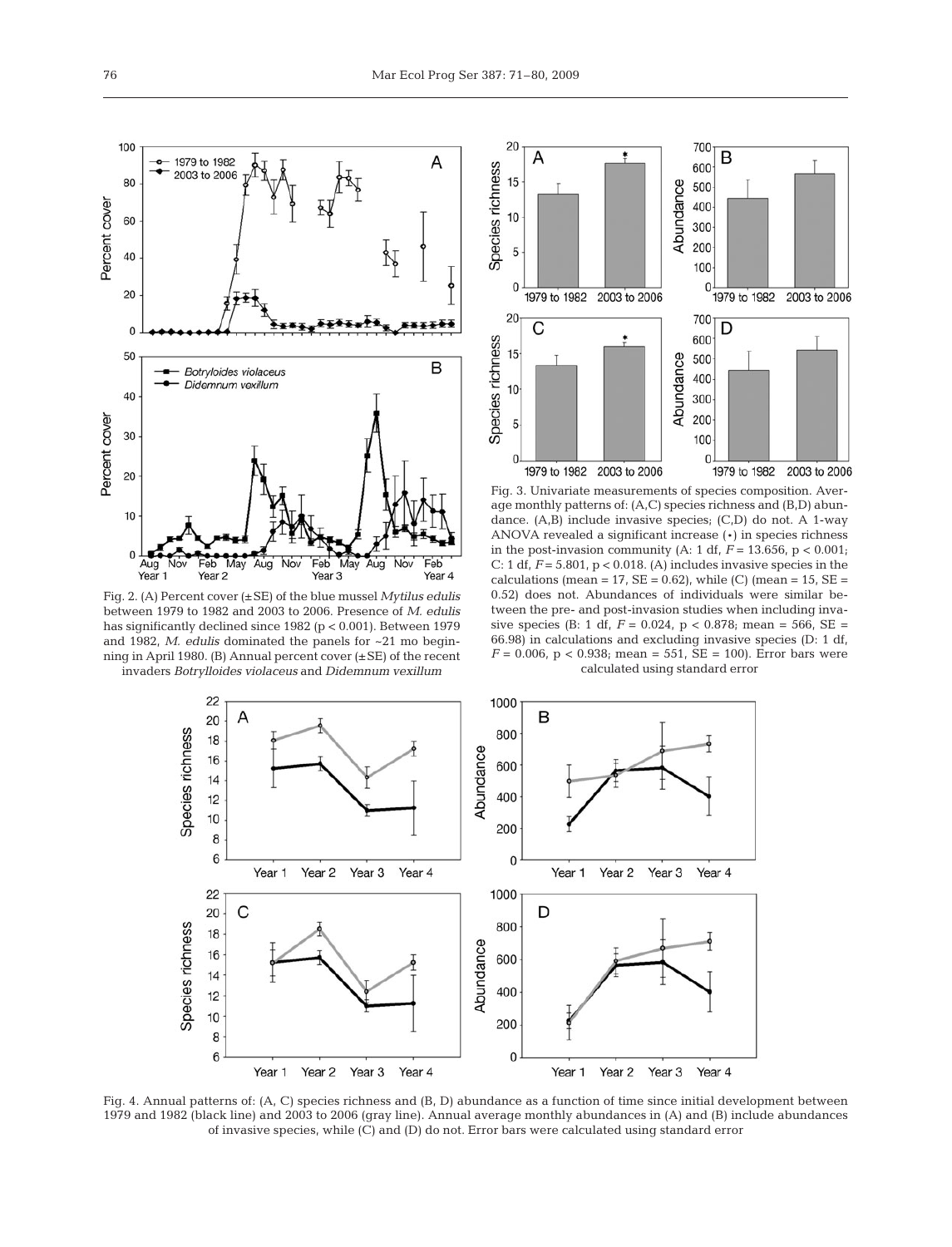

Fig. 5. Percent available bare space (±SE) between 1979 to 1982 and 2003 to 2006. Total bare space increased  $(p < 0.05)$ since the initial study. Between 1979 and 1982 free space was more prevalent before the recruitment of mussels in April 1980, while primary space was stochastically available between 2003 and 2006 (p < 0.05)



Fig. 6. The 2 wk experiments testing the response of settling larvae to secondary space provided by colonial ascidians and bivalves and to free space on panels with established adults. The Tukey-Kramer test revealed significant differences in (A) species richness and (B) abundance of recruits on bivalves versus colonial ascidians (p < 0.05). Additionally, secondary space provided by bivalves acted similarly to primary space on panels with established adults. No significant differences were detected on free space adjacent to adults on panels. Species richness and abundance were significantly higher on control panels than on either panel with established adults (p < 0.05). Different letters above bars represent significant differences

In addition to changes in community composition and species richness, there were also significant differences in the prevalence of open space between the 2 communities (Fig. 5). Between 1979 and 1982, the availability of space was linked to mussel recruitment, as a greater percent of primary space was available before the settlement of mussels in April 1980. In contrast, an increase in colonial ascidians corresponded to an increase in primary space that was stochastically available between 2003 and 2006.

#### **Short-term experiments**

A 1-way complete-block ANOVA revealed that more individuals and species settled on (1) secondary space provided by bivalves than on secondary space provided by colonial ascidians (Fig. 6) and on (2) control panels than on panels with bivalves or colonial ascidians (Fig. 6). No significant differences were detected in the numbers of species or individuals that settled on secondary space provided by bivalves than on primary space on panels with established adults (Fig. 6; Tukey-Kramer set to  $p < 0.05$ ).

### **DISCUSSION**

The present study reveals that invasive species can alter the primary mechanisms of coexistence if the structural role and life-history characteristics of the invading dominant species are significantly different than the structural role and life-history characteristics of the native dominant species. The pre-invasion community was dominated by the perennial bivalve *Mytilus edulis*; its hard shell maintained coexistence by providing secondary substrate for the settlement of competent larvae. In the post-invasion community, the invasive annual colonial ascidians *Botrylloides violaceus* and, to a lesser extent, *Didemnum vexillum* displaced *M. edulis* as the dominant species on the panels in spite of predators being excluded. Unlike bivalves, many colonial ascidians possess a chemical defense that deters secondary settlement (e.g. Bryan et al. 2003, Joullie et al. 2003) and inhibits predation (Lindquist et al. 1992, Pisut & Pawlik 2002). Species coexistence in the post-invasion community was maintained instead by an increase in primary space that was facilitated by senescence and/or regression of the seasonally dominant non-native colonial ascidian species.

Historically, mussels became the dominant species on panels and ropes suspended between pier pilings that were deployed in July 1979 and February 1980 (Harris & Irons 1982, present study). While dominance by *Mytilus edulis* is one of potentially many states before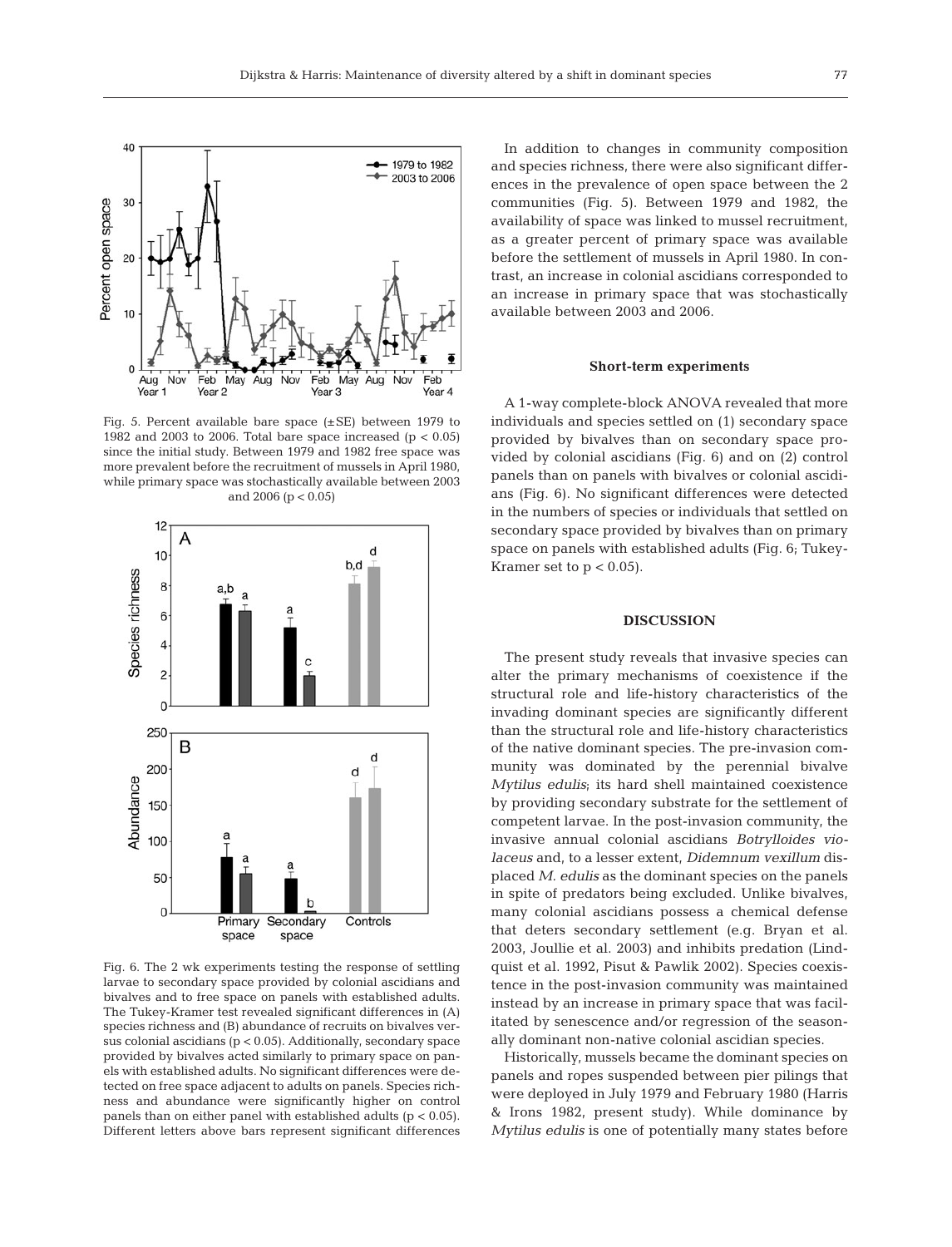the introduction of *Botrylloides violaceus* and *Didemnum vexillum*, the decline of mussels on ropes and panels deployed in February 2003, July 2003, and April 2008 suggests a pattern of reduced mussel abundance (J. A. Dijkstra & L. G. Harris unpubl. data, present study), though the mechanism is unclear and requires further investigation. In addition, the shift in species dominance between 1979 and 2006 was not likely the result of a region-wide decline in mussels, as mussel populations actually increased following overfishing of the green urchin *Strongylocentrotus droebachiensis* in the Gulf of Maine after 1995 (Harris & Tyrrell 2001, Witman et al. 2003, Siddon & Witman 2004).

The present study shows a positive relationship between the number of introduced species in a community and the average monthly species richness, despite a shift in dominance from a species that provided secondary substrate, e.g. mussels, to one that does not provide secondary substrate, e.g. colonial ascidians. All resident species found in the pre-invasion study were also observed in the post-invasion study. However, when excluding invasive species in our analyses, the average number of species able to occupy panels was still higher in the post-invasion community, suggesting that the life history of invasive species, rather than the invasive species themselves, is driving the increase in species richness observed between 2003 and 2006. Therefore, maintenance of species diversity has changed as a result of a shift in the structural role and life history of dominant species. *Mytilus edulis* is a dominant primary space occupant in intertidal and subtidal communities (Harris & Irons 1982, Petraitis 1995). Like all bivalves, its shell provides a stable surface for the settlement of secondary space occupants (Jackson 1977, Sutherland & Karlson 1977, Sutherland 1978, Dean & Hurd 1980, Osman & Whitlatch 1995b, Barnes 2001), but inhibits the amount of primary space available for settlement (present study). In contrast, *Botrylloides violaceus* and *Didemnum vexillum* are seasonally dominant species. *B. violaceus* grows during the spring and summer months (asexual reproduction), sexually reproducing, senescencing, and finally sloughing off panels, leaving open space for colonization. In contrast to other groups, colonial ascidians have smooth surfaces that often inhibit the attachment of species. Additionally, they have evolved chemical defenses that are highly effective deterrents to larval settlement (e.g. Buss 1976, Bryan et al. 2003, Joullie et al. 2003, Marti et al. 2003, present study). Increased availability of primary space in the post-invasion community likely counteracted the inhibitory characteristics of colonial ascidians, as higher numbers of individuals and species settle on primary versus secondary substrates (e.g. Osman & Whitlatch 1995b, Stachowicz et al. 2002a, Clark & Johnston 2005, Dijkstra et al. 2007b, present study).

Many studies have shown a correlation between local species richness and regional species richness. For instance, an increase in local species richness accompanied by a rise in regional species richness was found for corals in the Indo-Pacific (Karlson et al. 2004), in wetlands along the northern Coastal Range of California (Freestone & Harrison 2006), and in various biogeographic regions from 62° S to 63° N (Witman et al. 2004). Mortality of dominant individuals not resulting from competition or predation, e.g. senescence, can lead to local temporal stochasticity of free space in subtidal communities (Connell 1978). Senescence of colonies or individuals from a single species eliminates them from an area and opens that area to recolonization, thereby, preventing competitive exclusion of species. The life-history cycle, e.g. senescence of invasive colonial ascidians, in this system created a community that is susceptible to colonization and can support regional increases in species richness.

The investigations described here also provide insight into the coexistence of species. A well-developed body of theory on species coexistence suggests that coexistence can be driven by temporal patterns of resource use (e.g. Abrams 1984, Chesson 1985, Warner & Chesson 1985, Chesson & Huntly 1997). Temporal changes in species presence and absence, resulting from environmental variation in a community, create patches of free space that can modify competition and enable species coexistence in local communities (Chesson 2000, Stachowicz et al. 2002b, Leibold & Chase 2003, Leibold et al. 2004, Stachowicz & Tilman 2005). Environmental variation in temperate zones tends to occur regularly (i.e. seasonal) and, in the absence of predation, to drive the appearance and disappearance of species in communities, as with the annual senescence of *Botrylloides violaceus* in the present study (e.g. Minchin 1992, Stachowicz et al. 2002b, Philippart et al. 2003, Kirby et al. 2007). A shift in dominance from a perennial species to an annual species creates annual temporal competitive relief, enabling species coexistence in this community.

*Acknowledgements.* The present study was partially funded by a University of New Hampshire Graduate School Teaching Fellowship, the Zoology Department and the Marine Program. Field assistance provided by H. Sherman, C. Verhille, P. Madigan, and R. Toppin was greatly appreciated. L. Kintzing, N. Rennels, N. Carlson, K. Frick and R. Toppin were encouraging and willing dive partners. We also thank W. Lambert, S. Bullard, and T. Lee for their comments on previous drafts of the manuscript. In addition, 3 anonymous reviewers significantly improved the quality of the manuscript. Finally, we thank the members of the University of New Hampshire's Coastal Marine Laboratory and the staff at Wentworth Marina and Portsmouth Commercial Fishing Pier for allowing us to riddle their docks with nylon string and many Plexiglas panels.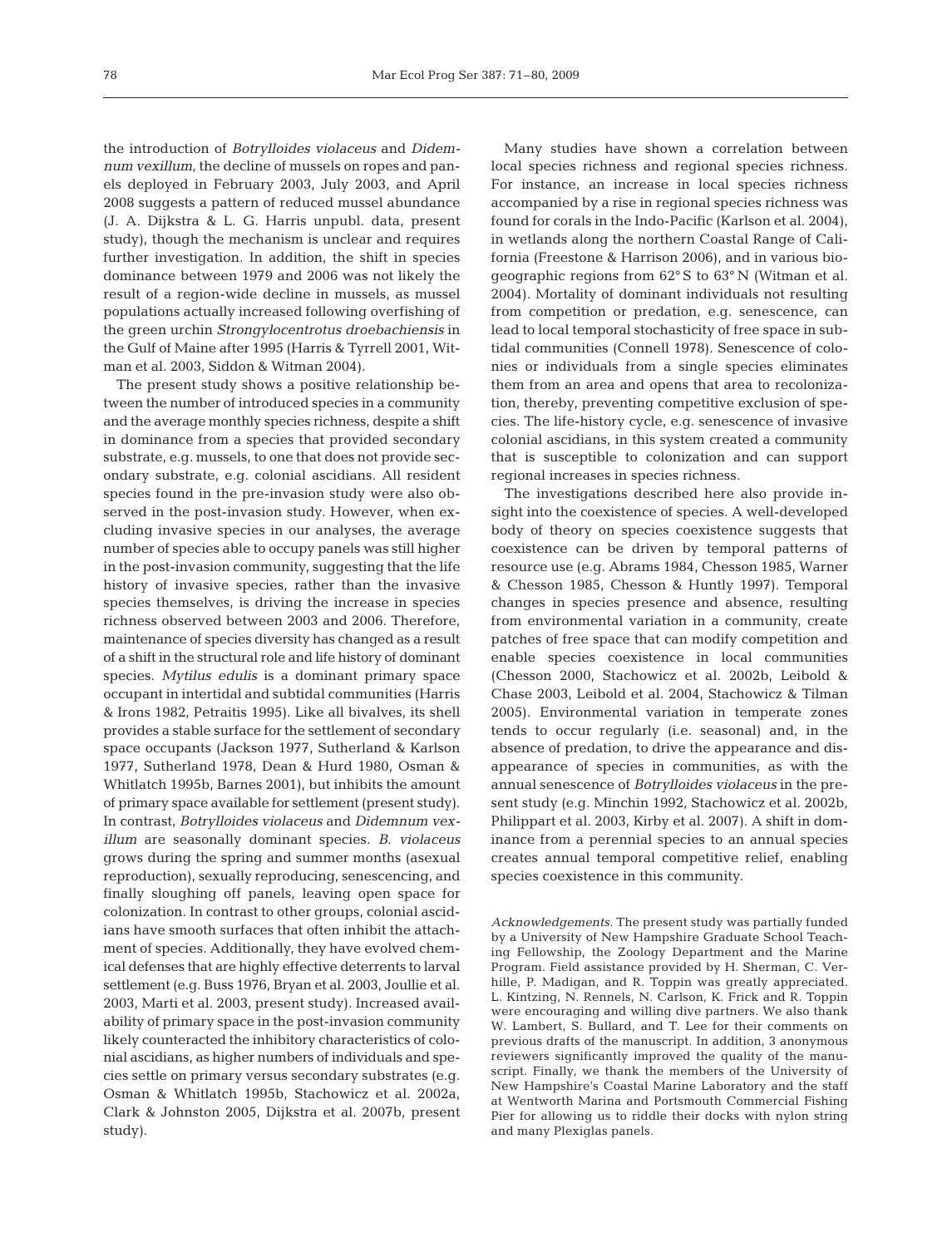#### LITERATURE CITED

- ► Abrams P (1984) Variability in resource consumption rates and the coexistence of competing species. Theor Popul Biol 25:106–124
	- Barnes DKA (2001) The contribution of secondary space to benthic taxon richness of a coral reef: colonisation of *Dendrostrea frons* (Mollusca). PSZN I: Mar Ecol 22:189–200
- ► Bryan P, McClintock J, Slattery M, Rittschof D (2003) A comparative study of the non-acidic chemically mediated antifoulant properties of three sympatric species of ascidians associated with seagrass habitats. Biofouling 19: 235–245
	- Bullard SG, Whitlatch RB (2004) A guide to the larval and juvenile stages of Long Island Sound ascidians and bryozoans. University of Connecticut, Groton, CT
	- Buss LW (1976) Better living through chemistry: the relationship between competitive networks and allelochemical interactions. In: Harrison FW (ed) Aspects of sponge biology. Academic Press, New York, p 315–328
	- Buss LW (1979) Habitat selection, directional growth and spatial refuges: why colonial animals have more hiding places. In: Larwood G, Rosen BR (eds) Biology and systematics of colonial organisms. Academic Press, London, p 459–497
- ► Chesson P (1985) Coexistence of competitors in spatially and temporally varying environments: a look at the combined effects of different sorts of variable. Theor Popul Biol 28: 263–287
- ► Chesson P (2000) General theory of competitive coexistence in spatially-varying environments. Theor Popul Biol 58: 211–237
- Chesson P, Huntly N (1997) The roles of harsh and fluctuating ➤ conditions in the dynamics of ecological communities. Am Nat 150:519–553
- ► Clark GF, Johnston EL (2005) Manipulating larval supply in the field: a controlled study of marine invasibility. Mar Ecol Prog Ser 298:9–19
- ► Clarke KR, Ainsworth M (1993) A method of linking multivariate community structure. Aust J Ecol 18:117–143
	- Clarke R, Warwick RM (2001) Change in marine communities: an approach to statistical analysis and interpretation. Plymouth Marine Laboratory, Plymouth
- ► Connell JH (1978) Diversity in tropical rainforests and coral reefs: high diversity of trees and corals is maintained only in a nonequilibrium state. Science 199:1302–1310
- ► Dayton PK (1971) Competition, disturbance, and community organization: the provision and subsequent utilization of space in a rocky intertidal community. Ecol Monogr 41: 351–389
	- Dean TA, Hurd LE (1980) Development in an estuarine fouling community: the influence of early colonists on later arrivals. Oecologia 46:295–301
- Dijkstra J, Harris LG, Westerman E (2007a) The distribution ➤ and long-term temporal patterns of four invasive colonial ascidians in the Gulf of Maine. J Exp Mar Biol Ecol 342: 61–68
- Dijkstra J, Sherman H, Harris LG (2007b) The role of colonial ➤ ascidians in altering biodiversity in marine fouling communities. J Exp Mar Biol Ecol 342:169–171
	- Freestone AS, Harrison S (2006) Regional enrichment is robust to variation in local productivity, abiotic gradients and heterogeneity. Ecol Lett 9:95–102
	- Harris LG, Irons KP (1982) Substrate angle and predation as determinants in fouling community succession. In: Cairns J (ed) Artificial substrates. Ann Arbor Science, Ann Arbor, MI, p. 131–174
- ► Harris LG, Tyrrell MC (2001) Changing community states in the Gulf of Maine: synergisms between invaders, overfishing and climate change. Biol Invasions 3:9–21
- Jackson JBC (1977) Competition on marine hard substrata: ➤ the adaptive significance of solitary and colonial strategies. Am Nat 111:743–767
- ► Joullie MM, Leonard MS, Portonovo P, Liang B, Ding X, Clair JJL (2003) Chemical defense in ascidians of the Didemnidae family. Bioconjug Chem 14:30–37
	- Karlson RH, Cornell HV, Hughes TP (2004) Coral communities are regionally enriched along an oceanic biodiversity gradient. Nature 429:867–870
- ► Kirby RR, Beaugrand G, Lindley JA, Richardson AJ, Edwards M, Read PC (2007) Climate effects and benthic pelagic coupling in the North Sea. Mar Ecol Prog Ser 330:31–38
	- Leibold M, Chase J (2003) Ecological niches: linking classical and contemporary approches. University of Chicago Press, Chicago, IL
- ► Leibold M, Holyoak M, Mouquet N, Amarasekare P, Chase J, Hoopes M (2004) The metacommunity concept: a framework for multi-scale community ecology. Ecol Lett 7:601–613
- ► Levine JM (2000) Species diversity and biological invasions: relating local processes to community pattern. Science 288:852–854
- $\blacktriangleright$  Levine JM, D'Antonio CM (1999) Elton revisited: a review of evidence linking diversity and invasibility. Oikos 87:15–26
- ► Lindquist N, Hay ME, Fenical W (1992) Defense of ascidians and their conspicuous larvae: adult vs larval chemical defenses. Ecol Monogr 62:547–568
	- Lonsdale WM (1999) Global patterns of plant invasions and the concept of invasibility. Ecology 80:1522–1536
- ► Lundholm JT, Larson DW (2004) Dominance as an overlooked measure of invader success. Biol Invasions 6:505–510
- ▶ Marti R, Fontana A, Uriz MJ, Cimino G (2003) Quantitative assessment of natural toxicity in sponges: toxicity bioassay versus compound quantification. J Chem Ecol 29: 1307–1318
	- Minchin D (1992) Multiple species, mass spawning events in an Irish sea lough: the effects of temperatures on spawning and recruitment of invertebrates. Invertebr Reprod Dev 22:229–238
	- Osman RW, Whitlatch RB (1995) Ecological factors controlling the successful invasion of three species of ascidians into marine subtidal habitats in New England. In: Balcom NC (ed) Proceedings of the Northeast Conference on Non-Indigenous Aquatic Nuisance Species: a regional conference. Cromwell, CT, Pub. No. CT-SG-95-04. Connecticut Sea Grant College Program, Groton, CT, p 49–60
- ► Osman RW, Whitlatch RB (1995b) The influence of resident adults on recruitment? A comparison to settlement. J Exp Mar Biol Ecol 190:169–198
- ▶ Petraitis P (1995) The role of growth in maintaining spatial dominance by mussels (*Mytilus edulis)*. Ecology 76: 1337–1346
	- Philippart CJM, Van Aken HM, Beukema JJ, Bos OG, Cade'e GC, Dekker R (2003) Climate-related changes in recruitment of the bivalve *Macoma balthica*. Limnol Oceanogr 48:2171–2185
- ► Pisut DP, Pawlik JR (2002) Anti-predatory chemical defenses of ascidians: secondary metabolites or inorganic acids? J Exp Mar Biol Ecol 270:203–214
	- Pollock LW (1998) A practical guide to the marine animals of northeastern North America. Rutgers University Press, New Brunswick, NJ
- ▶ Reiss H, Knauper S, Kroncke I (2003) Invertebrate associations with gastropod shells inhabited by *Pagurus bernhardus* (Paguridae) — secondary hard substrate increasing